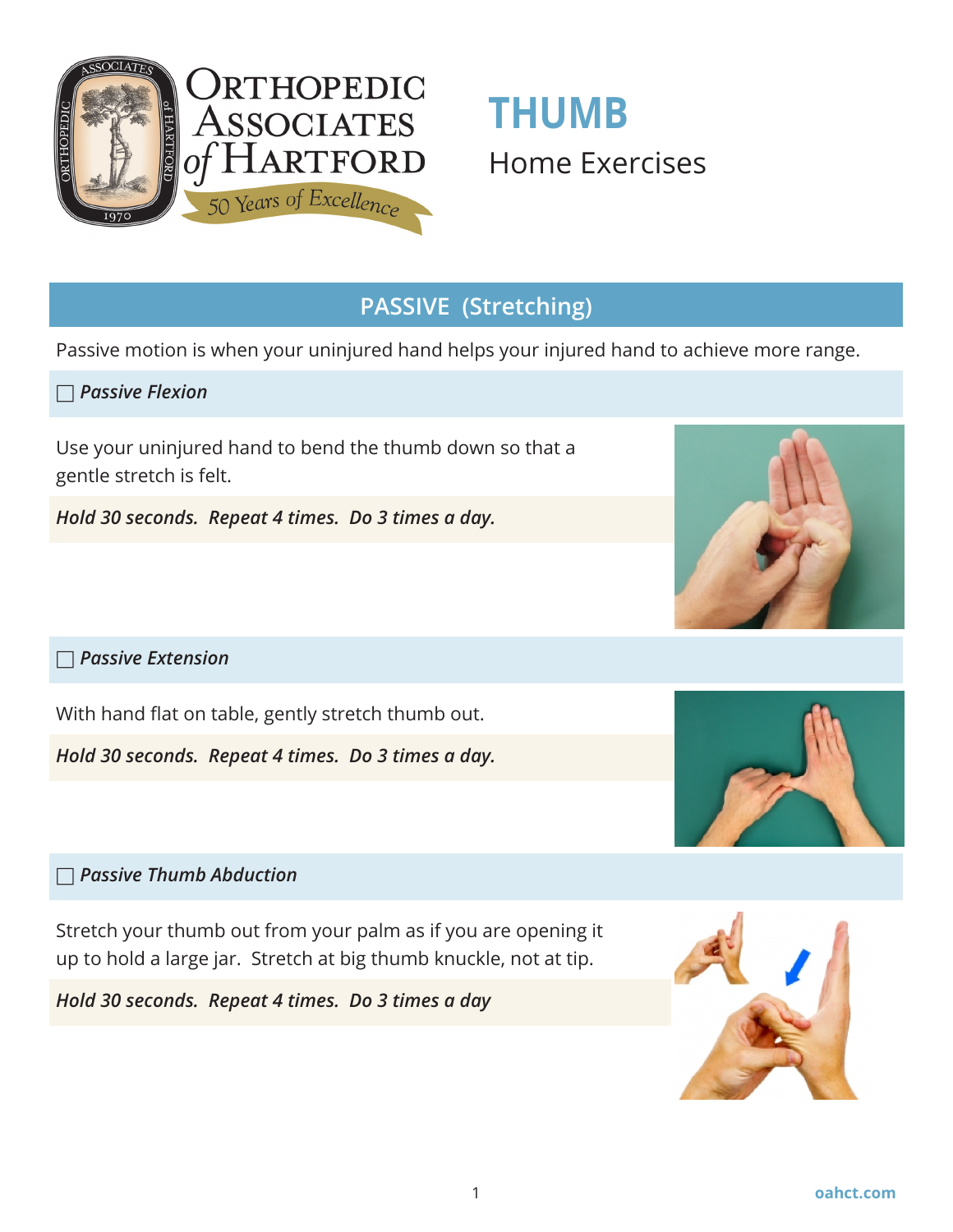# **ACTIVE**

Active motion is when your injured hand moves without any help from your other hand.

#### □ *Isolated IP (Tip) Flexion*

Hold your thumb just below the first crease and only bend the tip.

*Hold 3 seconds. Repeat 10 times. Do 3 times a day.*



#### □ *Thumb Opposition/Flexion*

Touch the thumb to the tip of each finger. When you are able to do this easily, then touch further down on each finger until you are able to touch the base of each finger.

 *Repeat 5-10 times. Do 3 times a day.*